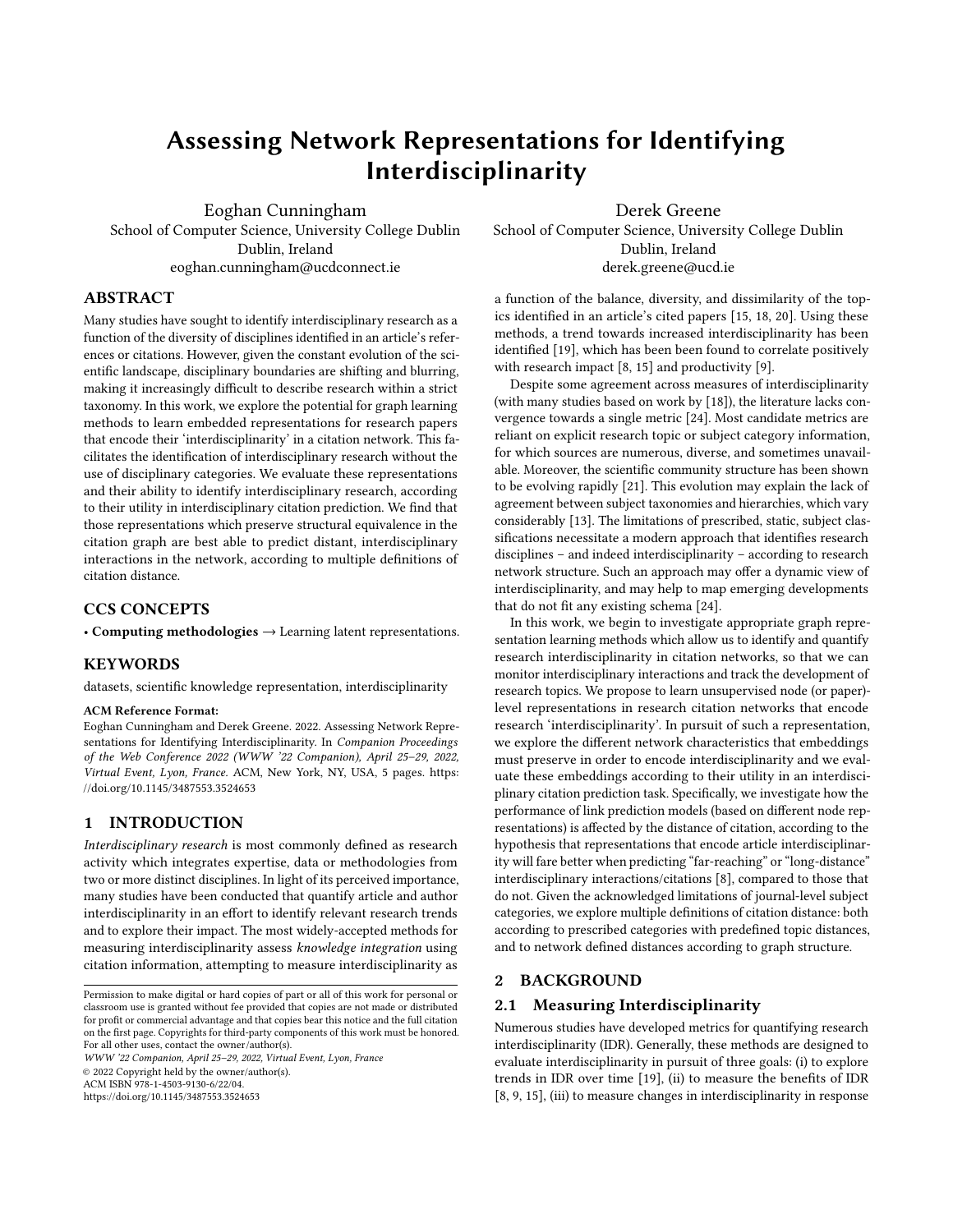WWW '22 Companion, April 25-29, 2022, Virtual Event, Lyon, France **Example 2018** 2021, Equation Cunningham & Derek Greene

to IDR initiatives [\[18\]](#page-4-2). While the proposed approaches are diverse, interdisciplinarity is most commonly measured on the basis of citation analysis. Using citations to model the flow of information, knowledge integration is calculated as a function of the balance, diversity and/or distance between the disciplines identified in referenced articles [\[1,](#page-4-10) [15,](#page-4-1) [19,](#page-4-4) [20\]](#page-4-3). Conversely, knowledge diffusion is measured according to the disciplines of citing articles [\[17,](#page-4-11) [23\]](#page-4-12). These definition of knowledge integration, knowledge diffusion, or a combination of both have been used to enumerate interdisciplinarity for research papers. Invariably, such methods are reliant on explicit topic or discipline categories for research papers, such as those provided by Web of Science, Scopus, or Microsoft Academic. Such explicit categorisations for research papers, especially those assigned at a journal level, are problematic [\[1,](#page-4-10) [13\]](#page-4-9). Moreover, the inconsistencies evident across many of these subject taxonomies [\[22\]](#page-4-13) may confirm that no singular, correct categorisation exists. However, recent graph learning methods may be capable of learning article representations that encode interdisciplinarity, without any knowledge of explicit discipline categorisation.

#### 2.2 Graph Learning - Node Embeddings

Motivated by extensive work on embedded representations in natural language processing [\[12\]](#page-4-14), recently there has been considerable focus in the field of network analysis on developing analogous approaches for transforming nodes into low-dimensional vector representations [\[3,](#page-4-15) [5\]](#page-4-16). Methods for producing such representations, or node embeddings, are designed to preserve important relationships between nodes on the graph. In particular, we focus on approaches which preserve *proximity* (where similar embeddings are learned for nodes which belong to the same community in the graph) and structural equivalence (where similar embeddings are learned for nodes which have the same structural role in the graph).

The DeepWalk method [\[16\]](#page-4-17), which extends the natural language processing-inspired SkipGram model [\[12\]](#page-4-14), generates fixed-length random walks from all nodes on the graph. The model learns to predict the nodes that will occur on walks given the starting node as input. As such, the model preserves proximities between nodes by learning similar embeddings for nodes which occur in similar contents, i.e. nodes that co-occur on random walks. node2vec, proposed by [\[6\]](#page-4-18), extends DeepWalk, introducing two parameters which can be used to bias the random walks in order to explore different aspects of network structure. In our experiments, we implement both DeepWalk and node2vec as examples of proximity preserving node embeddings. We also explore the structural equivalence preserving 'role embeddings' learned via role2vec [\[2\]](#page-4-19). The role2vec model further generalises the DeepWalk model attributing structural features (e.g. graph motif counts) to nodes before mapping those nodes to 'roles' and conducting role-based random walks.

#### 3 DATA

We conduct experiments using five citation networks, where each paper is represented as a node and citations are represented as undirected edges between them. Three of these datasets are well-known benchmark networks used to evaluate graph learning algorithms. We also contribute two new datasets which we have collected.

#### <span id="page-1-0"></span>3.1 Benchmark Datasets

As our three benchmark bibliographic datasets we consider Cora [\[11\]](#page-4-20), CiteSeer [\[10\]](#page-4-21), and PubMed [\[14\]](#page-4-22). These datasets range from 2,708 to 19,717 nodes (papers), with an average node degree (citations per paper) ranging from 2.7 – 4.5. Each paper is assigned a label, representing a topic or field within a discipline. For example, the Cora dataset contains 7 topics within the field of Computer Science: 'case based', 'genetic algorithms', 'neural networks', 'probabilistic methods', 'reinforcement learning', 'rule learning', and 'theory'. While these datasets offer an accessible medium for exploring research networks, the insights gained from them may be limited by their sparsity (low node degree) and the scale of interdisciplinarity, i.e. they represent interactions between topics within a discipline, rather than macro interdisciplinary interactions. As such, we also provide two additional citation graphs that are both more complete and more interdisciplinary in nature.

#### 3.2 Scopus Indexed Datasets

We construct new citation networks using Microsoft Academic Graph citation data from two different sets of journal papers. These sets consist of two samples of articles from Scopus indexed journals, stratified according to their All Science Journal Categories (ASJC). We define two networks containing different topics, so that we can investigate interactions between different subsets of disciplines. We refer to these networks as *Scopus1* and *Scopus2*. The former contains samples of 1,500 articles published between 2017 and 2018 in Scopus indexed journals with the ASJCs 'Computer Science', 'Mathematics', 'Medicine', 'Chemistry', and 'Social Sciences'. For Scopus2, we use the seed set of categories: 'Computer Science', 'Mathematics', 'Neuroscience', 'Engineering', and 'Biochemistry, Genetics and Molecular Biology'. For both datasets, we maximise the completeness of the graph by including all available referenced articles that are published in Scopus indexed journals. In this manner, we produce dense, multidisciplinary citation networks, such that each article can be categorised according to the ASJC of the journal in which it was published. Scopus1 contains 27,213 nodes with average degree 6.9, while Scopus2 contains 25,961 nodes with average degree 6.2. See statistics for all datasets in Table 1 of the Appendix.

#### 4 METHODS

## 4.1 Citation Prediction

One established method for evaluating the quality of node embeddings is to assess their performance in a down-stream link prediction task [\[6,](#page-4-18) [7\]](#page-4-23). We introduce the following citation prediction task to evaluate the quality of our paper representations and their ability to encode the citation graph structure. Further, we explore their ability to identify and predict interdisciplinary interactions in the network through their performance in interdisciplinary citation prediction. We evaluate citation prediction performance with different node representations using 75:5:20 train:validation:test splits of the edges in each network. Three sets of node representations (DeepWalk, node2vec, and role2vec) are learned using the subgraph induced by the training edges. In the case of each model, we learn node embeddings with 128 dimensions. To train a Multi-Layer Perception (MLP) model for the citation prediction task, we supplement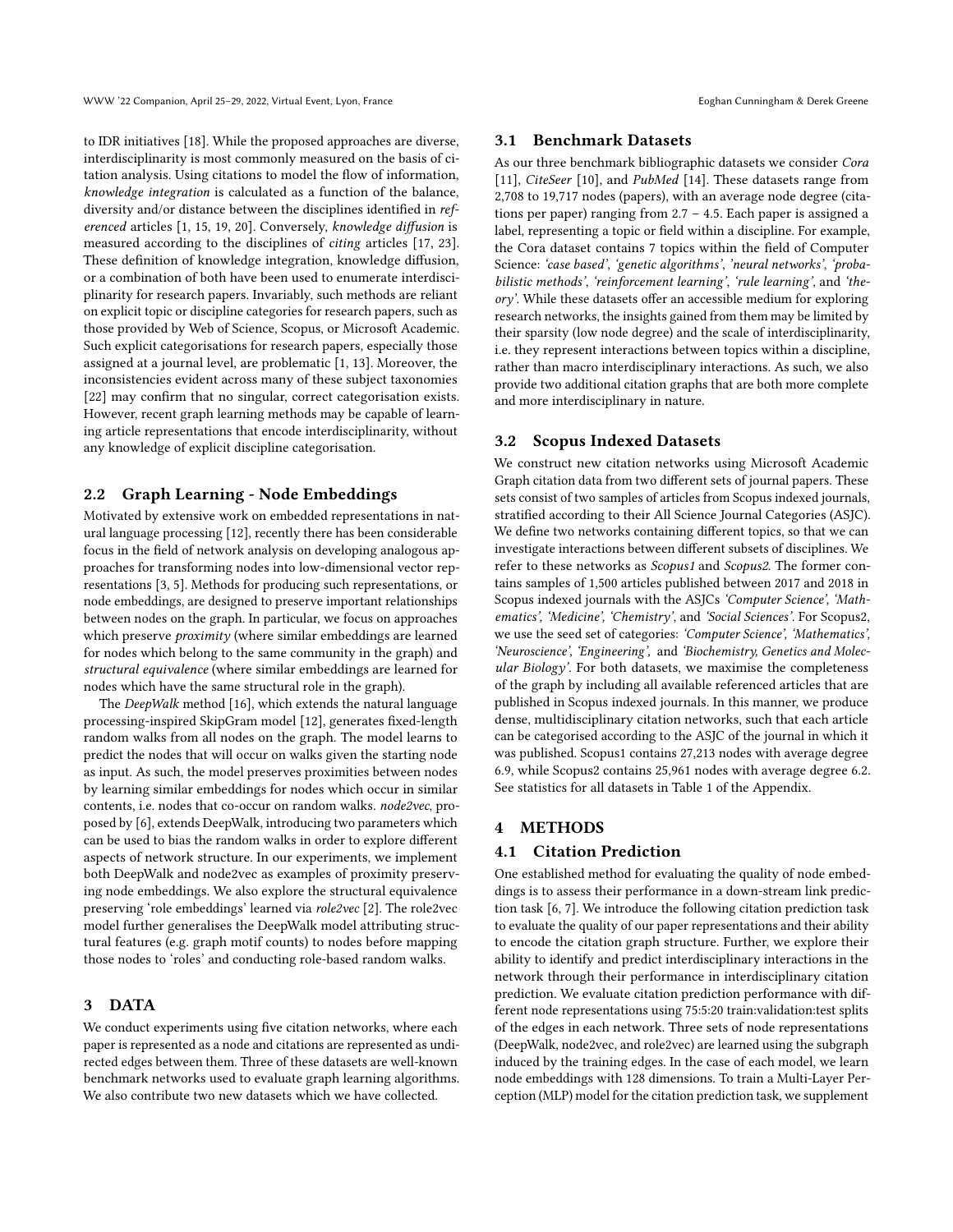each set of edges with a set of negative edges that were not present in the graph. We then represent each edge as the concatenation of the embedded representations of the associated nodes, and use train and validation edge sets to train an MLP model to classify positive and negative edges. We report performance on the test data as the area under the Receiver Operating Characteristic curve (AUC). Each experiment is repeated for 5 random splits of the data and the average AUC score is reported. Using this approach we evaluate the utility of different node representations in both overall citation prediction and in interdisciplinary citation prediction.

We use the following methods to identify interdisciplinary citations in the test data according to both binary and continuous definitions of interdisciplinary. We report the binary interdisciplinary citation prediction score as the AUC performance on the test data for only the edges where the associated nodes belong to different classifications. These scores appear in parentheses in Table [1.](#page-2-0) In Figure [1](#page-3-0) we compare the relationship between citation prediction performance and citation distance according to our continuous definitions of interdisciplinarity, according to the intuition that representations that encode article interdisciplinarity will fare better when predicting "long-distance" interdisciplinary citations. To explore this relationship, we aggregate the edges in the test data (into bins of equal width) according to the chosen definition of citation distance, and plot the AUC for bins that contain at least 25 positive and negative edges.

#### 4.2 Citation Distance Metrics

To allow us to define a continuous form of interdisciplinarity, we implement and evaluate five definitions of citation distance: Scopus Topic Distance, Network Distance, DeepWalk Embedding Distance, Node2vec Embedding Distance, and Role2vec Embedding Distance. Scopus Topic Distance is defined according the neighbourhood similarity of the ASJC. Using a network of 6,000,000 papers published between 2010 and 2020, we create a discipline-level weighted adjacency matrix W, that encodes all of the citations between categories in the ASJC. We define the topic distance between two categories i and *j* as the value  $1-S_{ij}$ , where  $S_{ij}$  is the cosine-similarity between rows  $i$  and  $j$  in W. Thus, we can calculate the Scopus Topic Distance of a citation as the topic distance between the ASJC assigned to each of the relevant papers. We define the Network Distance of a citation as the length of the shortest path on the graph between to the two relevant papers [\[25\]](#page-4-24). Finally, each of the embedding distances is defined as the cosine distance between the two vectors learned for the pair of the papers involved in the citation.

#### 5 RESULTS

# 5.1 Citation Prediction and Binary Interdisciplinarity

5.1.1 Benchmark Datasets. Table [1](#page-2-0) shows citation results for 3 link prediction models, evaluated on 5 citation datasets. In each case, the AUC score is reported for both the entire test set and the interdisciplinary portion of the test set (IDR AUC). For each dataset, the structural representations learned by role2vec outperform those learned by DeepWalk-based methods. Although predicting interdisciplinary citations may be slightly more difficult than predicting

<span id="page-2-0"></span>

| Table 1: Citation prediction results: AUC (IDR AUC). |  |  |  |  |
|------------------------------------------------------|--|--|--|--|
|------------------------------------------------------|--|--|--|--|

| Dataset  | node2vec [6] | DeepWalk [16] | role2vec [2] |
|----------|--------------|---------------|--------------|
| Cora     | 0.785(0.789) | 0.782(0.769)  | 0.836(0.817) |
| CiteSeer | 0.700(0.670) | 0.692(0.644)  | 0.766(0.750) |
| PubMed   | 0.800(0.788) | 0.800(0.778)  | 0.823(0.818) |
| Scopus1  | 0.909(0.903) | 0.906(0.901)  | 0.900(0.896) |
| Scopus2  | 0.879(0.875) | 0.879(0.874)  | 0.868(0.869) |

intradisciplinary citations, performance in each task seems to correlate well. That is, the models which perform best at predicting citations within topics are also the most performant when predicting citations between topics. However, due to the limitations in scale and completeness of the benchmark datasets (see Section [3.1\)](#page-1-0), we continue experiments using two new citation graphs collected from journals indexed by Scopus.

5.1.2 Scopus Indexed Datasets. Table [1](#page-2-0) reports citation prediction performance in relation to the Scopus datasets. In the case of these larger, more diverse and denser networks, we find link prediction models are more successful, likely due to the greater completeness of the graph. Moreover, the DeepWalk-based methods are no longer less effective than role2vec embeddings, and the gap between intradisciplinary and interdisciplinary scores has reduced further. To understand better the ability of different representations to encode the interdisciplinary role of research articles (by identifying those which can that can predict citations at greater distances), we now move to a continuous definition of citation distance.

#### 5.2 Citation Distance Metrics

In our Scopus indexed networks, we explore 5 definitions of citation distance: 1 according to journal-level ASJC classifications and their citation neighbourhoods, 3 according to the distance between different unsupervised embedding representations, and 1 according to shortest path distance between papers. We compare these definitions of citation distance below, where we evaluate their relationship with network modularity and edge betweenness.

5.2.1 Edge Distance and Modularity. We compare frequency distributions for distances of positive and negative edges to examine the extent to which different metrics of edge distance capture modularity in the Scopus networks. See the supplemental figures in the Appendix. Crucially, we find that the DeepWalk and node2vec defined citation distances offer the best separation between distributions of positive and negative edges.

5.2.2 Edge Distance and Edge Betweenness. Table [2](#page-3-1) shows Spearman rank correlations between citation distance and edge betweenness centrality, for each metric of citation distance in the Scopus indexed graph. The edge betweenness centrality for an edge (or citation) is a measure of the proportion of shortest paths on the graph which traverse that edge [\[4\]](#page-4-25). So citations which bridge or connect communities will have high edge betweenness centrality. As such, we expect a definition of citation distance which encodes the interdisciplinarity of citation, to correlate positively with edge betweenness. The distance measures defined according to the distance between DeepWalk-based embeddings are shown to have the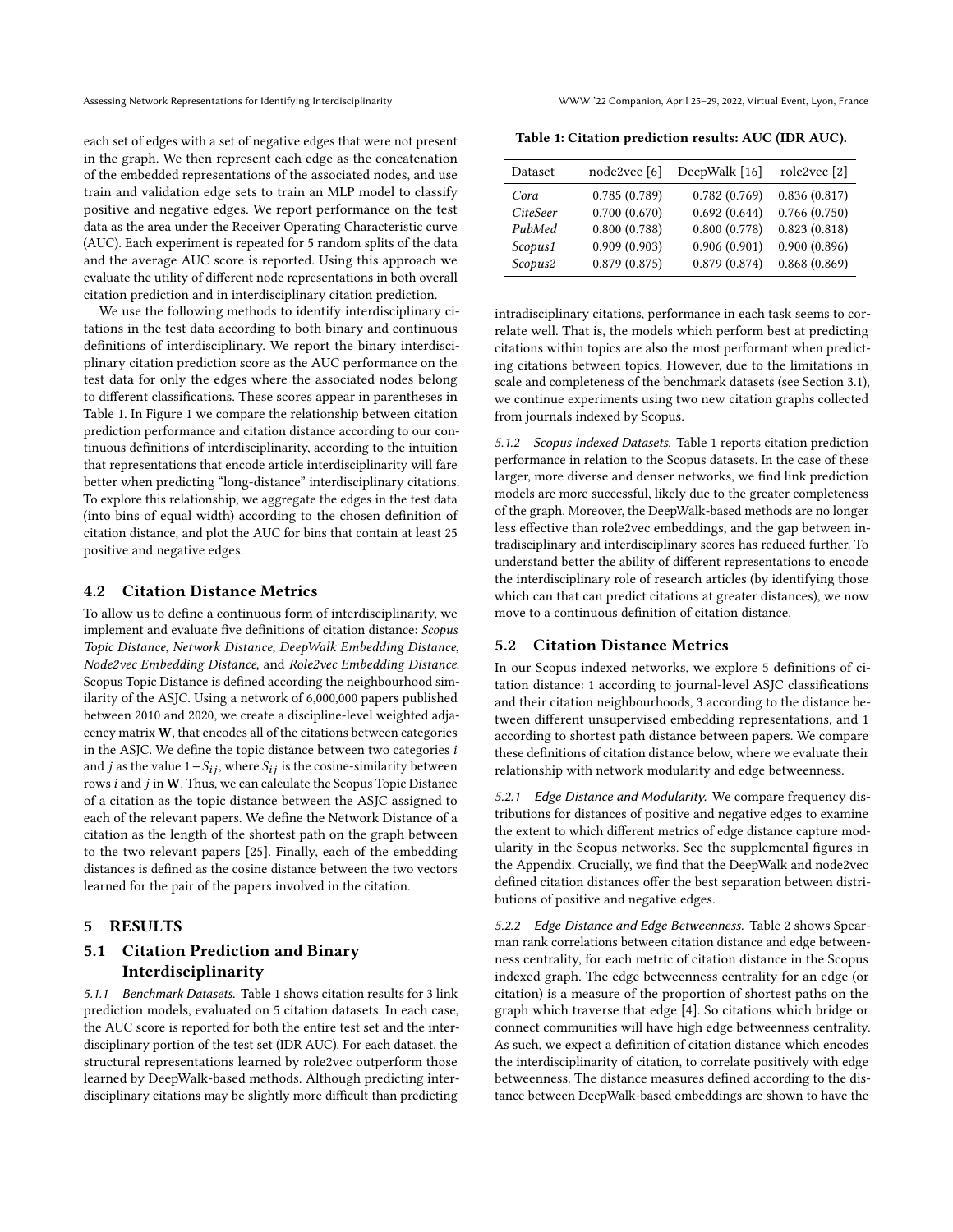WWW '22 Companion, April 25-29, 2022, Virtual Event, Lyon, France **Example 2018** 2021, Equation Cunningham & Derek Greene

<span id="page-3-1"></span>Table 2: Citation distances correlated with edge betweenness.

| <b>Distance</b> | Scopus1 | Scopus2  |
|-----------------|---------|----------|
| Scopus Topic    | 0.029   | $-0.020$ |
| DeepWalk        | 0.331   | 0.300    |
| Node2vec        | 0.329   | 0.304    |
| Role2vec        | 0.191   | 0.193    |

strongest correlation with edge betweenness centrality. Conversely, the distances between prescribed topics based on the ASJC from Scopus show no correlation with edge betweenness, indicating that these topic assignments, or at least the defined distances between them, do not reflect the community structure in the graph.

We can further investigate the validity of the ASJC paper categorisations in the Scopus datasets, by comparing the edge betweenness scores of inter- and intra-topic edges. If the ASJC assignments represent the communities in the network, we would expect edges that are between ASJC topics (i.e. citations linking papers of different categories) to have greater betweenness than those edges that are within ASJC topics (i.e. linking papers with the same category). A Kolmogorov-Smirnov test comparing the edge betweenness distributions of inter- and intra-disciplinary edges finds interdisciplinary edges to have greater betweenness at 5% significance. This indicates that, while the predefined distances between ASJC topics do not correlate with citation distance, the ASJC categorisations are somewhat reflective of the communities in the network.

<span id="page-3-0"></span>

Figure 1: Scopus1 prediction performance (AUC) plotted against citation distance, for different node representations and different metrics of citation distance.

<span id="page-3-2"></span>Table 3: Link prediction AUC correlated with citation distance.

| Distance           | role2vec  | DeepWalk  | node2vec  |
|--------------------|-----------|-----------|-----------|
| Scopus Topic       | $0.444*$  | $0.327*$  | $0.323*$  |
| DeepWalk Embedding | $0.642*$  | $-0.061$  | $-0.139*$ |
| Node2vec Embedding | $0.632*$  | $-0.126*$ | $-0.129*$ |
| Role2vec Embedding | $-0.875*$ | $-0.929*$ | $-0.914*$ |
| Network Distance   | 0.245     | $-0.173$  | $-0.191$  |

5.2.3 Citation Distance and Link Prediction. Table [3](#page-3-2) reports the linear regression coefficients comparing citation prediction performance with citation distance in the Scopus1 network. The table include stars to highlight regression coefficients significant at 5% significance. In particular, we note that the models employing role2vec structural representations of the nodes perform better as citation distance increases according to most definitions of citation distance. Table 5 in the Appendix plots similar results for Scopus2, where role2vec performance again increases with those distances that agree with the underlying network structure.

## 6 DISCUSSION AND CONCLUSIONS

In our investigations of the potential for graph learning methods to identify interdisciplinary research, we explored three different methods of node representation and evaluated their utility in predicting interdisciplinary citations. According to a binary definition of interdisciplinary citation, we found that predicting links between research topics is indeed more difficult than predicting within-topic interactions. This effect is more evident in sparser networks, such as the benchmark citation graphs Cora, CiteSeer, and PubMed. In the more complete citation networks that we have collected (Scopus1 and Scopus2), the distinction between citation prediction and interdisciplinary citation prediction performances are less apparent.

We explored a continuous definition of interdisciplinary citation, as some interactions are viewed as being more distant than others [\[8\]](#page-4-5). We evaluated five different definitions of citation distance. Although it remains difficult to determine the most accurate means of measuring the distance or interdisciplinarity of citation, we highlighted a number of issues with the predefined ASJC distances, which do not appear to agree with the underlying network structures. Further, we found that the role2vec-based model achieved citation prediction AUC that correlates positively with all metrics of citation distance that do appear to encode the underlying network structure. This provides evidence that the role2vec-based paper representations are capable of encoding the structural signatures associated with interdisciplinary interactions. We suggest that the embeddings which preserve structural equivalence on the graph are capable of encoding the 'interdisciplinary role' of different articles.

We plan to extend this work to learning more advanced paper representations by including text features on nodes in the graph. There is also potential to develop means of better explaining these embeddings to quantify interdisciplinarity and interpret the different interdisciplinary roles of research papers.

Acknowledgements. This research was supported by Science Foundation Ireland (SFI) under Grant Number SFI/12/RC/2289\_P2.